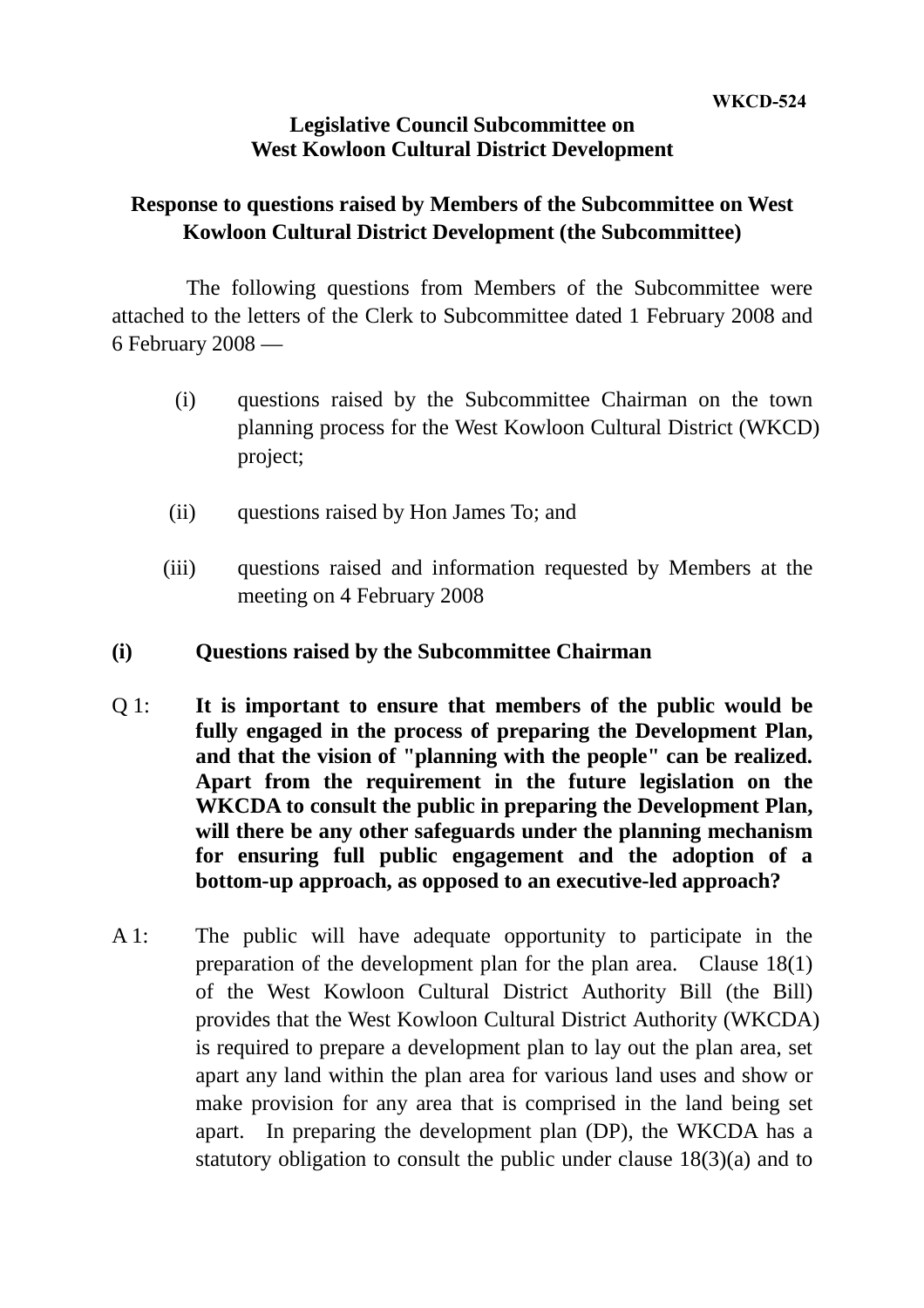have regard to the views received in the public consultation under clause 18(5), of the Bill. In addition, clause 18(3)(b) of the Bill provides that in preparing the DP, the WKCDA has to consult the Secretary for Home Affairs (SHA) who may impose requirements or conditions for the development of the plan area. WKCDA has to ensure such requirements or conditions imposed are satisfied in preparing the DP.

According to clause 18(6) of the Bill, WKCDA has an obligation to submit the DP to the Town Planning Board (TPB) for consideration. After the TPB deems the plan as being suitable for publication under clause  $18(7)(a)$  or (b) of the Bill, the DP will be subject to public inspection and comments under section 5 and 6A of the Town Planning Ordinance (TPO), Cap. 131. The public may make representations on the DP and comment on the representations. The representations and comments will be considered by the TPB in accordance with section 6B of the TPO. The TPB may propose amendments to the DP to meet the representations. Any proposed amendments to DP will be made available for public inspection in accordance with section 6C of the TPO. The TPB will consider any further representations in accordance with section 6F of the TPO. The DP, together with the representations, comments and further representations, if any, will be submitted to the Chief Executive in Council (CE in C) for approval in accordance with the provisions of the TPO.

From the experience gained in other major planning projects such as the Kai Tak development project, there exist already well-established practices and procedures in engaging the public in various stages of a development project in order to build community consensus. The WKCDA may adopt a similar approach when preparing the DP to ensure full public engagement.

**Q 2: It is mentioned in the Administration's papers WKCD-509 and WKCD-510 that at the first stage of the planning process, the following key parameters would be incorporated into the draft South West Kowloon Outline Zoning Plan (OZP) --**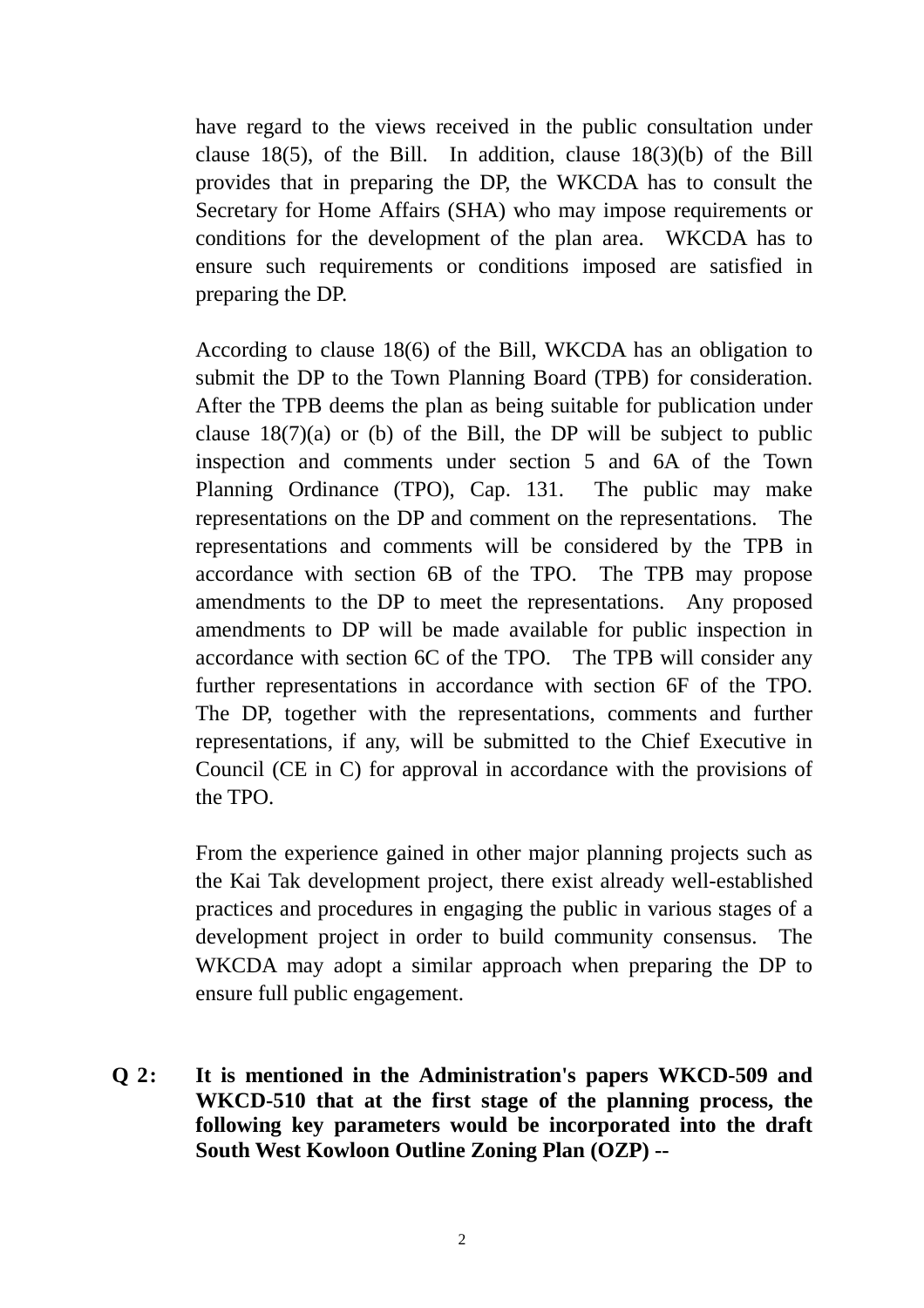- **(a) overall plot ratio;**
- **(b) development mix including restricting the total gross floor area for residential developments;**
- **(c) provision of public open space; and**
- **(d) building height control.**

**In preparing the development plan, the WKCDA would be required to ensure that all the relevant development parameters set out in the South West Kowloon OZP are complied with and that any requirements and conditions that may be imposed by the Government are satisfied.** 

**What if at the "Development Plan" stage, Hong Kong people, through a genuine public engagement process, come to a view about WKCD that would necessitate changes in the development parameters already laid down in the OZP?** 

**To what extent the development parameters will be taken as requirements cast in stone? Will there be any leeway for the WKCDA to seek changes to the development parameters when such changes are found full justified?**

- A 2: The Planning Department has proceeded to propose to the TPB to amend the draft South West Kowloon Outline Zoning Plan (draft OZP) to include the following major proposed development parameters –
	- (a) setting the maximum overall plot ratio at 1.81;
	- (b) capping the residential development at not more than 20% of the total Gross Floor Area (GFA) of the WKCD;
	- (c) provision of not less than 23 hectares of public open space; and
	- (d) building height restrictions ranging from 50 metres above Principal Datum (mpd) to 100 mpd

The Planning Department intends that there would be a promenade (at least 20 metres wide) along the seafront of the WKCD.

The amended draft OZP will be subject to public inspection and comments under section 5 of the TPO and submitted to the CE in C for approval. After the approval by the CE in C, if any person, including the WKCDA, wish to amend the development parameters in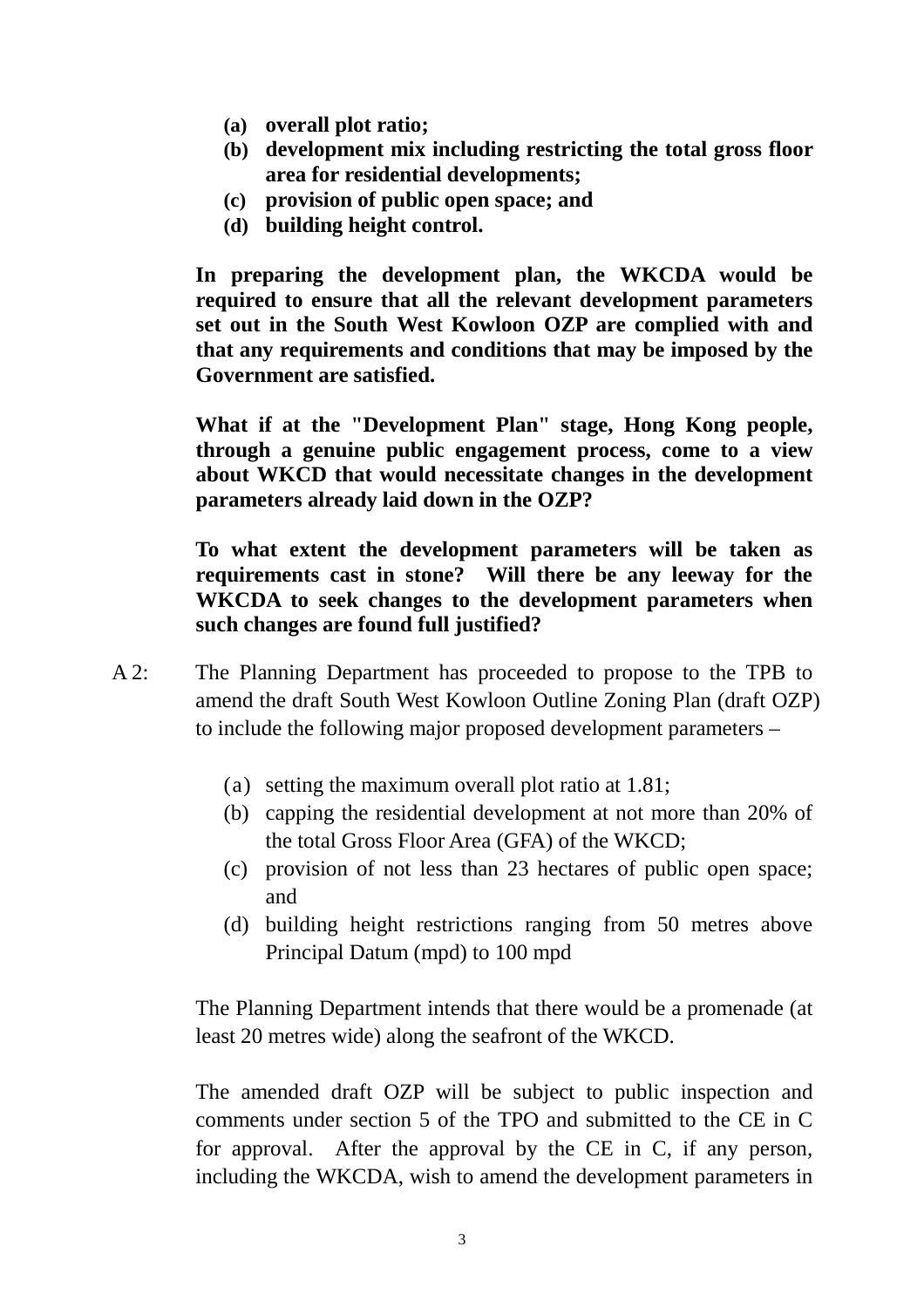the OZP, the established procedures under the TPB will apply. If the relevant amendment is approved, WKCDA has to ensure that the development parameters as amended are complied with when it prepares the DP.

Once a DP has been approved, any subsequent proposed amendments are subject to the relevant provisions of the TPO.

## **(ii) Questions raised by Hon James To (in Chinese only)**

- **Q** 1:
- **A 1:** The Planning Department is proceeding to propose to the TPB to amend the draft South West Kowloon Outline Zoning Plan (draft OZP) to include the following major proposed development parameters into the draft OZP –
	- (a) setting the maximum overall plot ratio at 1.81;
	- (b) capping the residential development at not more than 20% of the total GFA of the WKCD;
	- (c) provision of not less than 23 hectares of public open space; and
	- (d) building height restrictions ranging from 50 mpd to 100 mpd

The Planning Department intends that there would be a promenade (at least 20 metres wide) along the seafront of the WKCD.

The WKCDA will layout the distribution and location of public open space when preparing the DP. All buildings in the WKCD, including office, hotel and residential buildings, will be subject to the building height restrictions (i.e. ranging from 50 mpd to 100 mpd). The entire WKCD development is subject to an overall plot ratio of 1.81. The total GFA of residential development is capped at 20% of the total GFA of the WKCD and the rest is for other facilities, including arts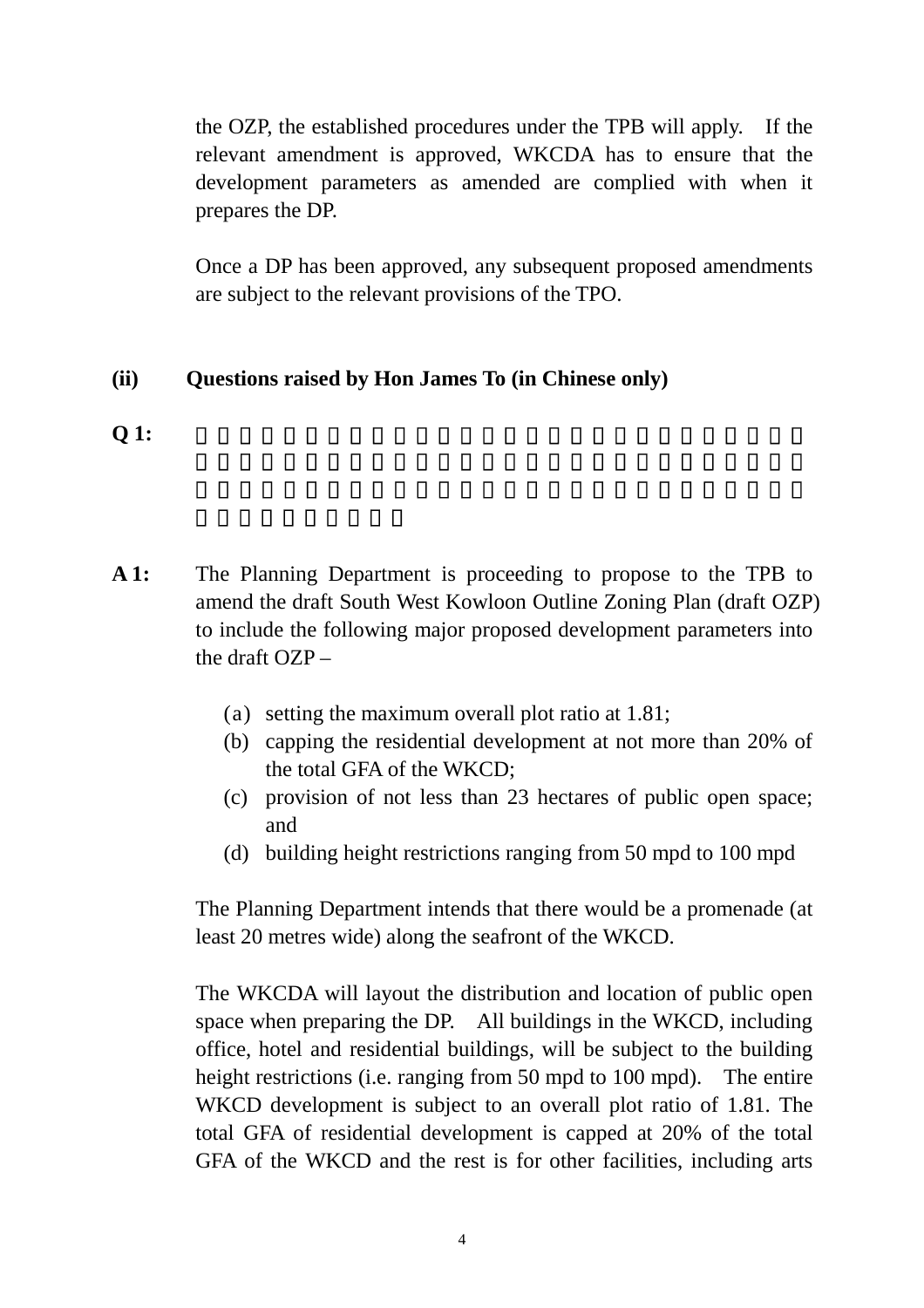and cultural facilities, offices and hotels.

 $Q2:$ 

**A 2:** The WKCD site will be disposed of in a transparent manner in accordance with the prevailing land disposal method.

> Government will follow the established practice of formulating the land grant conditions to ensure that the conditions suit the project requirements and the site conditions. The Government will dispose of the land for office, hotel and residential development to the market separately. Taking the example of a site included in the Application List, the Conditions of Sale are made available for public inspection and prospective bidders may decide whether they are interested in triggering /bidding for the site.

 $\overline{Q}3$ 

A 3: Under to section 2C of the TPO, the meetings of TPB and its committees shall be open to the public subject to certain exceptions provided under the it. For instance, the deliberation part of meetings to consider planning applications, or if TPB or the relevant committee considers consider that an open meeting would not be in the public interest or would result in premature release of information, the meeting would not be open to the public.

> It is proposed in the Bill that the Board may regulate its own meeting proceedings. The Board may open some of its meetings under certain circumstances and make the relevant meeting agenda, minutes and papers etc. available to the public on its website. As it is expected that the meetings of the Board would involve lots of discussions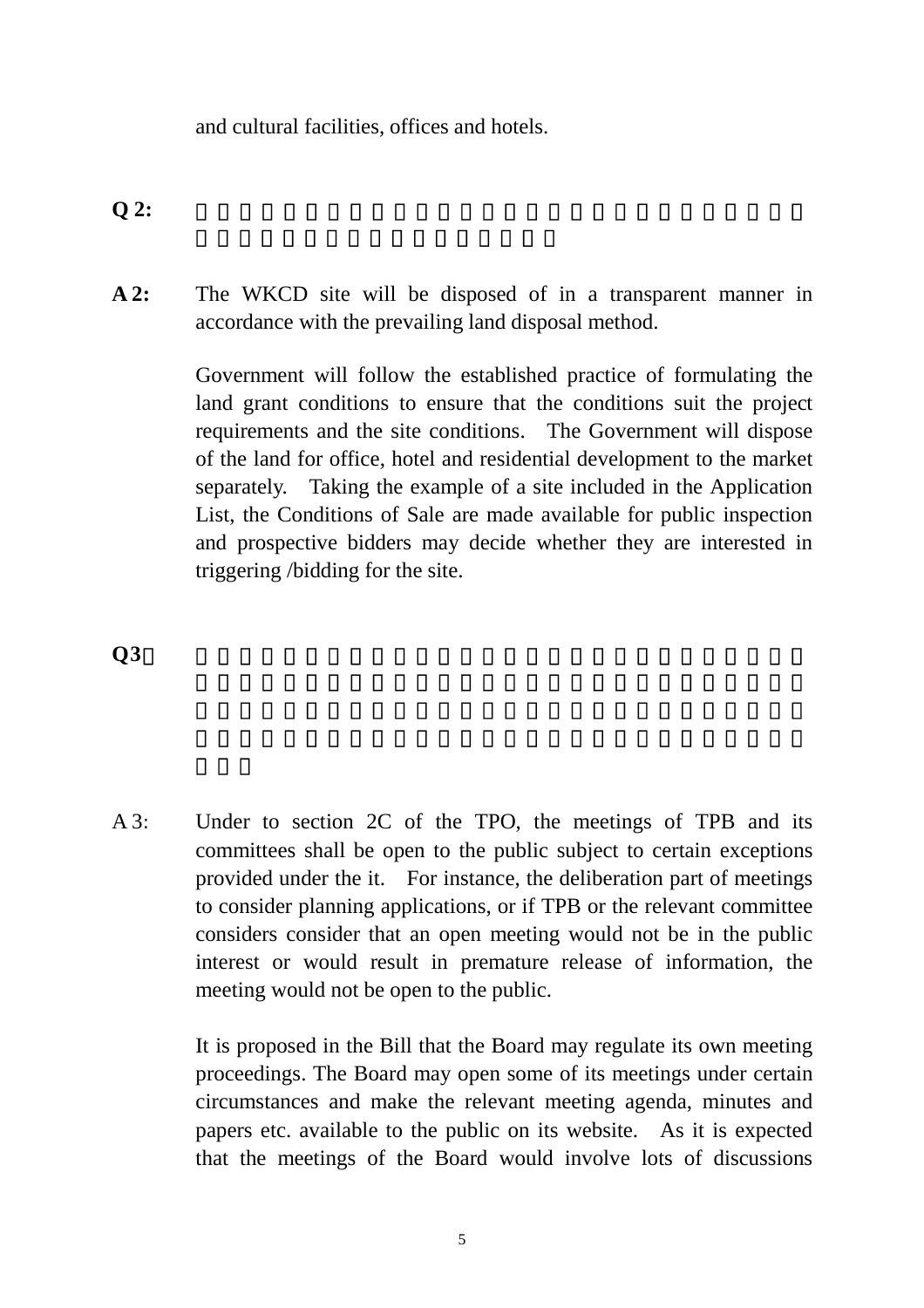related to facility management contracts and even evaluation of performance of arts groups, which are not appropriate to open to the public, we consider it inappropriate to make it mandatory for the Board to open its meetings to the public, or to prescribe the circumstances and ways in which it should open its meetings to the public or otherwise.

## $Q$  4 $\;$

**A 4:** The corporate plan mainly sets out a programme of activities and projects that the WKCDA proposes to conduct or implement and a financial plan for a period of 3 years from the next financial year. The business plan covers the details of activities and projects that are to be conducted or implemented under the corporate plan in the next financial year, the resources required and the details of the financial plan, including the estimated revenue and expenditure, loans and staffing requirements.

> As contents of the corporate plan and the business plan fall within the purview of the WKCDA which may include market-sensitive or confidential commercial information, it is proposed in the Bill that the WKCDA is only required to submit the corporate plan and the business plan to the Secretary for Home Affairs for record purpose, in order to allow a certain degree of autonomy and flexibility for the WKCDA in exercising its functions.

> To put the overall performance of the WKCDA under public scrutiny, the Bill provides that the Chairman and the Chief Executive Officer of the WKCDA have to attend meetings of the Legislative Council and its committees upon request and answer questions.

> In addition, the Bill also provides that the WKCDA is required to, within 6 months after the end of each financial year, submit a report on the activities of the WKCDA, a statement of accounts and an auditor's report to the Financial Secretary, who will cause them to be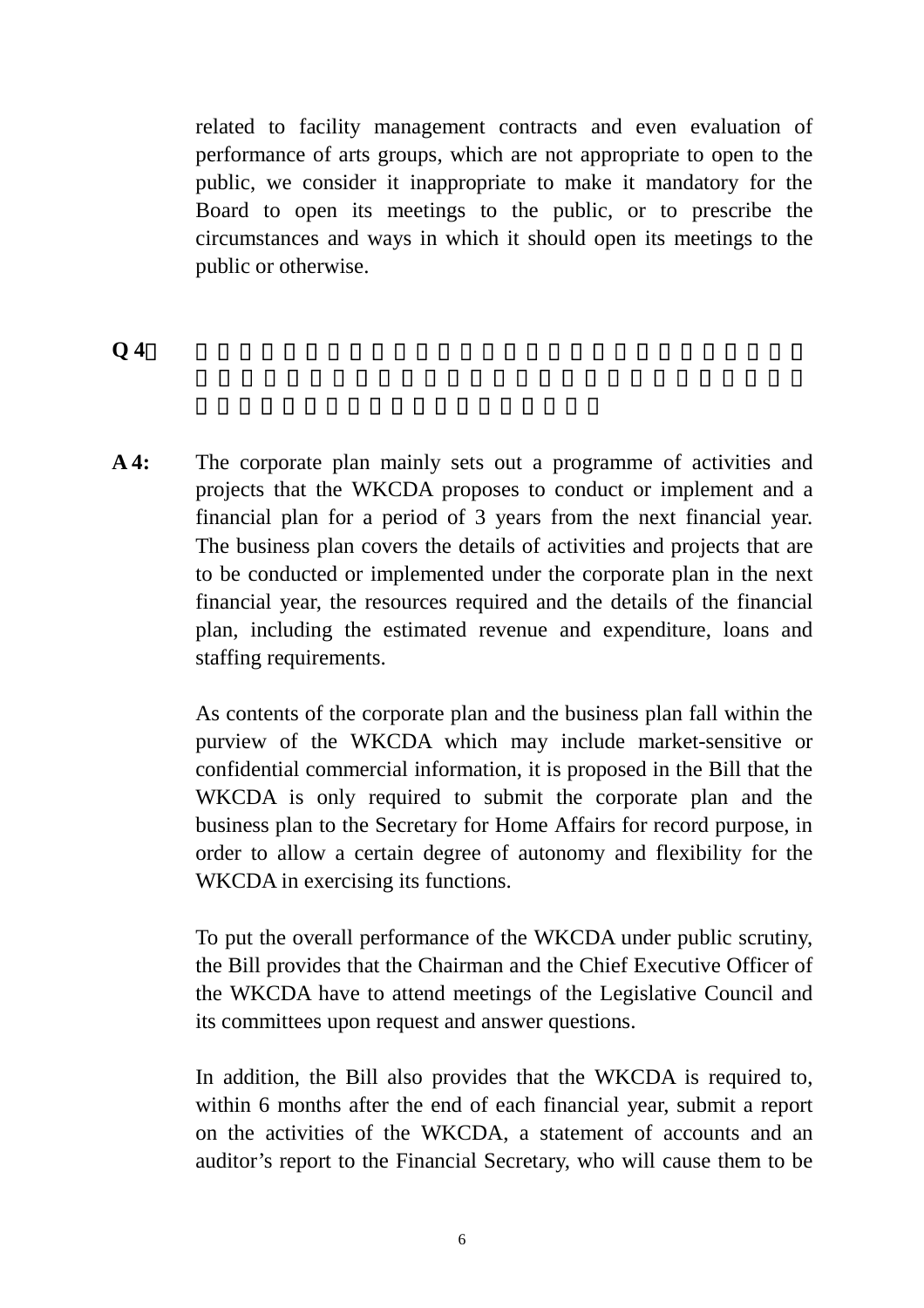laid on the table of the Legislative Council.

WKCDA has an obligation to consult the public on such matters as the preparation of the development plan and the development or operation of arts and cultural facilities. This would enable various sectors of the public to express their views over the matters concerned.

The WKCDA may set up committees to deal with matters such as the operation of arts and cultural facilities. Members of the committees may be drawn from the community to ensure that views of different sectors would be taken into account.

 $Q 5:$ 

**A 5:** In 2008 Net Present Value terms, the total capital cost and total operating surplus for the Exhibition Centre (EC) during the project period are \$0.535 billion and \$0.281 billion (which includes net hire income of \$1 billion, among others) respectively. The operating surplus of the EC would be used to cross-subsidize the operating deficits of other arts and cultural facilities in WKCD. We expect the management of the exhibition centre to be subject to the monitoring of the WKCDA Board or its committees but the detailed management arrangement will have to be decided by the WKCDA upon its establishment.

**Q 6:** M+的營運和管理如不受西九管理局控制,日後其營運和管理由誰

## $7.2.13$

**A 6:** When deliberating on the M+ proposal from its Museum Advisory Group, the Consultative Committee on the Core Arts and Cultural Facilities of the West Kowloon Cultural District (Consultative Committee) took the view that the curatorial work of M+ should be conducted professionally and independently. In this connection, the Consultative Committee pointed out in its Recommendation Report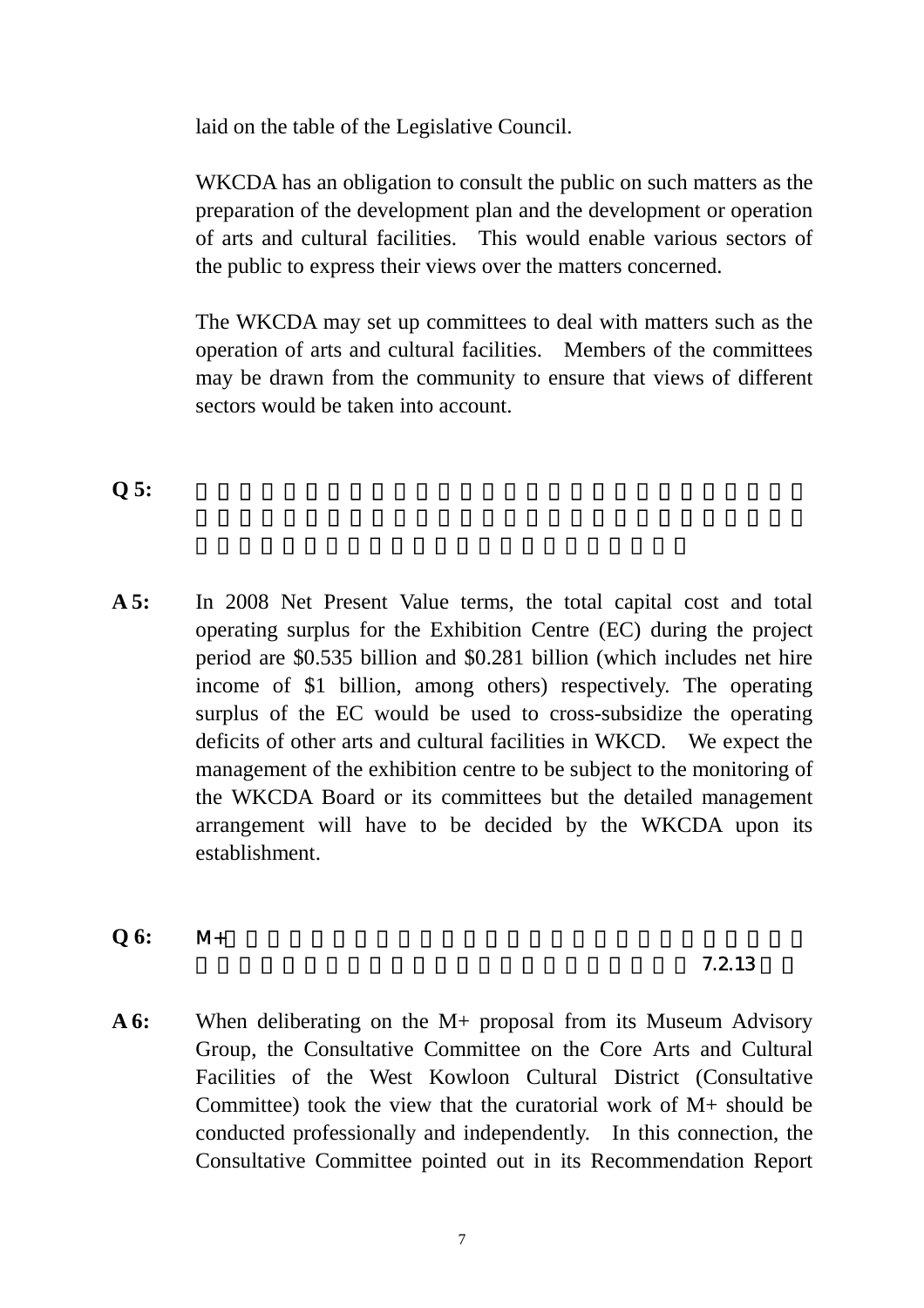that while M+ should not be institutionally separated from the WKCDA, its operation and management should ensure curatorial independence, professional excellence and public accountability.

The detailed operation mode of M+ would be developed gradually in future after the WKCDA has been formally established. The basic principle is that the WKCDA should formulate the mode of governance of M+ on the premise of professionalism and independence of curatorial work and operation.

## $\bf{Q}$  7:

**A 7:** According to clause 18(1) of the Bill, WKCDA will as soon as reasonably practicable prepare a development plan to lay out the WKCD and set apart land for various land uses (for example, arts and cultural facilities, related facilities and transportation facilities). As for transportation facilities within the WKCD, the requirement for the construction of the automated people mover (APM) or any alternate transportation system would be included in the conditions of the land grant.

## **Q 8**: 對 比 M+ 原 先 及 縮 減 建 議 的 規 模 ( 括 號 內 為 縮 減 後 的 面 積 )

**A 8:** Comparison of the original and scaled-down M+ (the figures in brackets are the resultant size area and are the assumptions used by the Financial Advisor for financial assessment purpose) is as follows:

|             | Phase I                                                                  | Phase II                         | Recommended                      |  |  |  |
|-------------|--------------------------------------------------------------------------|----------------------------------|----------------------------------|--|--|--|
|             |                                                                          |                                  | eventual size                    |  |  |  |
| Site area   | $37,500 \text{ m}^2$                                                     |                                  |                                  |  |  |  |
|             | The actual site area required will be considered by the WKCDA during the |                                  |                                  |  |  |  |
|             | master planning stage.                                                   |                                  |                                  |  |  |  |
| Gross floor | 81 000 m <sup>2</sup>                                                    | $44000 \text{ m}^2$              | $125000 \text{ m}^2$             |  |  |  |
| area        | (Onsite: $43,365 \text{ m}^2$ )                                          | (Onsite: 18 585 m <sup>2</sup> ) | (Onsite: $61\,950\,\mathrm{m}^2$ |  |  |  |
|             | Offsite: 16 800 m <sup>2</sup>                                           |                                  | Offsite: 16 800 m <sup>2</sup>   |  |  |  |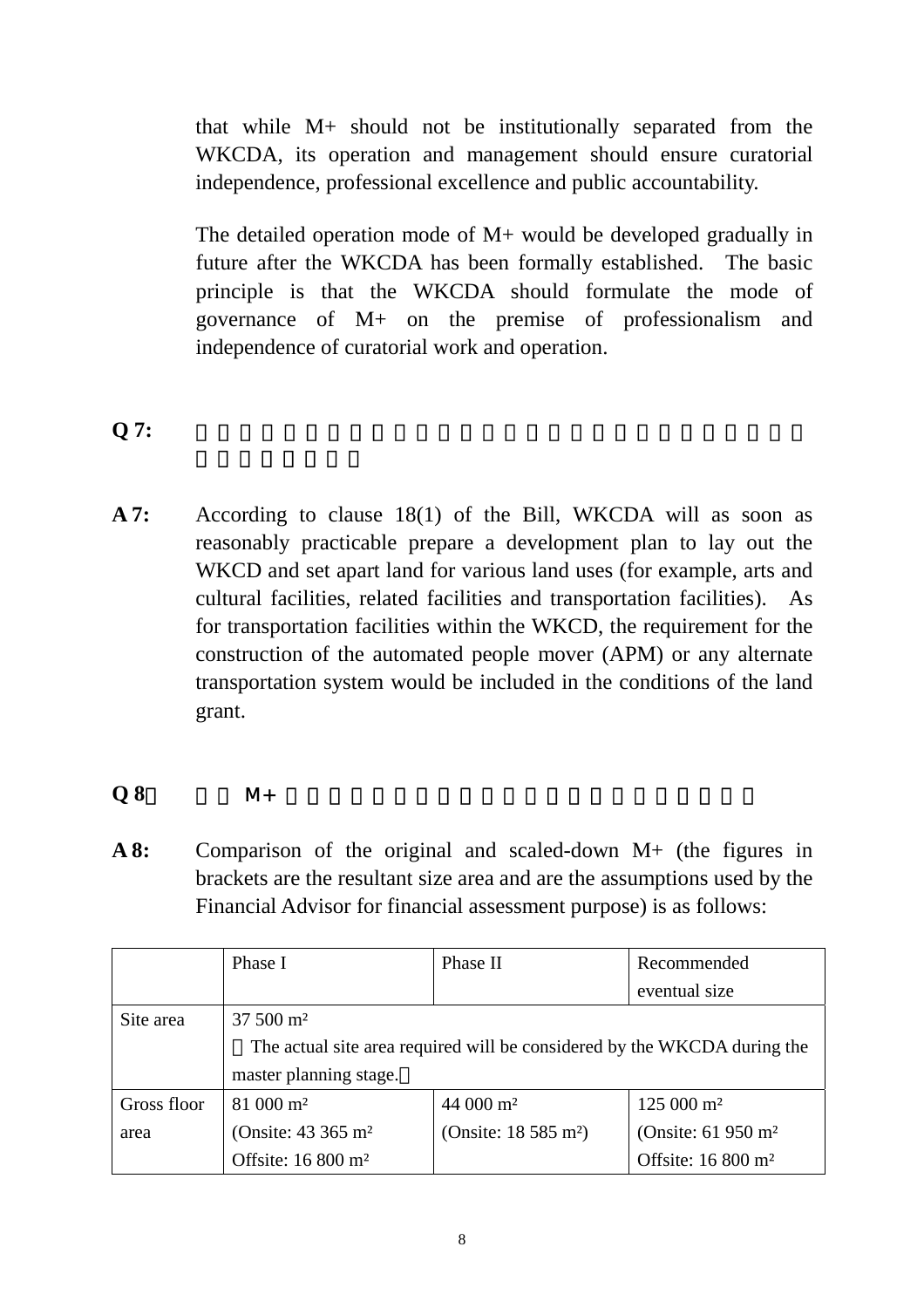|            | Total: 60 165 m)               |                                    | Total: 78 750 m <sup>2</sup> )   |
|------------|--------------------------------|------------------------------------|----------------------------------|
| <b>Net</b> | 49 000 m <sup>2</sup>          | $26000 \text{ m}^2$                | 75 000 m <sup>2</sup>            |
| operating  | (Onsite: 28 910 m <sup>2</sup> | (Onsite: 12 390 m <sup>2</sup> )   | (Onsite: $41\,300\,\mathrm{m}^2$ |
| floor area | Offsite: $14000 \text{ m}^2$   |                                    | Offsite: 14 000 m <sup>2</sup>   |
|            | Total: 42 910 m <sup>2</sup> ) |                                    | Total: $55\,300\,\mathrm{m}^2$ ) |
| <b>Net</b> | $20000 \text{ m}^2$            | $10000 \text{ m}^2$                | $30000 \text{ m}^2$              |
| exhibition | (Onsite: 16 000 m <sup>2</sup> | (Onsite: $10\,000\,\mathrm{m}^2$ ) | (Onsite: 26 000 m <sup>2</sup>   |
| area       | Offsite: Nil                   |                                    | Offsite: Nil                     |
|            | Total: 16 000 m <sup>2</sup> ) |                                    | Total: $26000 \text{ m}^2$ )     |

# **Q** 9(i):

**A 9(i)**: The cost recovery rate and scale of well-known overseas museums and performance arts venues of similar nature

| Museums/<br><b>Performing</b><br><b>Arts Venues</b> | <b>Gross floor</b><br>area $(m^2)$ | <b>Net</b><br>operating<br>floor area<br>(m <sup>2</sup> ) | <b>Exhibition</b><br>area $(m^2)$ | Cost<br>recovery<br>rate | <b>Operating cost</b><br>recovery rate<br>of the CACF of<br>WKCD $(\% )$<br>(Reference<br>year: Year 10<br>after<br>commencement<br>of operation) |
|-----------------------------------------------------|------------------------------------|------------------------------------------------------------|-----------------------------------|--------------------------|---------------------------------------------------------------------------------------------------------------------------------------------------|
| <b>Museums</b>                                      |                                    |                                                            |                                   |                          |                                                                                                                                                   |
| Centre<br>Pompidou,<br>Paris                        | 112 523                            | Λ                                                          | 22 000                            | 27%                      | $M+$ (Phase 1<br>and Phase 2<br>combined): 22%                                                                                                    |
| MOMA, New<br>York                                   | 73 420                             | Λ                                                          | 11 612                            | 57%                      |                                                                                                                                                   |
| <b>Tate Modern</b>                                  | 43 000                             | Λ                                                          | 7 827                             | 54%#                     |                                                                                                                                                   |
| <b>Performing Arts Venues</b>                       |                                    |                                                            |                                   |                          |                                                                                                                                                   |
| South Bank<br>Centre, UK                            | Λ                                  | Λ                                                          | <b>Not</b><br>Applicable          | 43%                      | Mega<br>Performance                                                                                                                               |
| <b>Sydney Opera</b><br>House,<br>Australia          | 450 000                            | Λ                                                          | <b>Not</b><br>Applicable          | 74%                      | Venue: 149%                                                                                                                                       |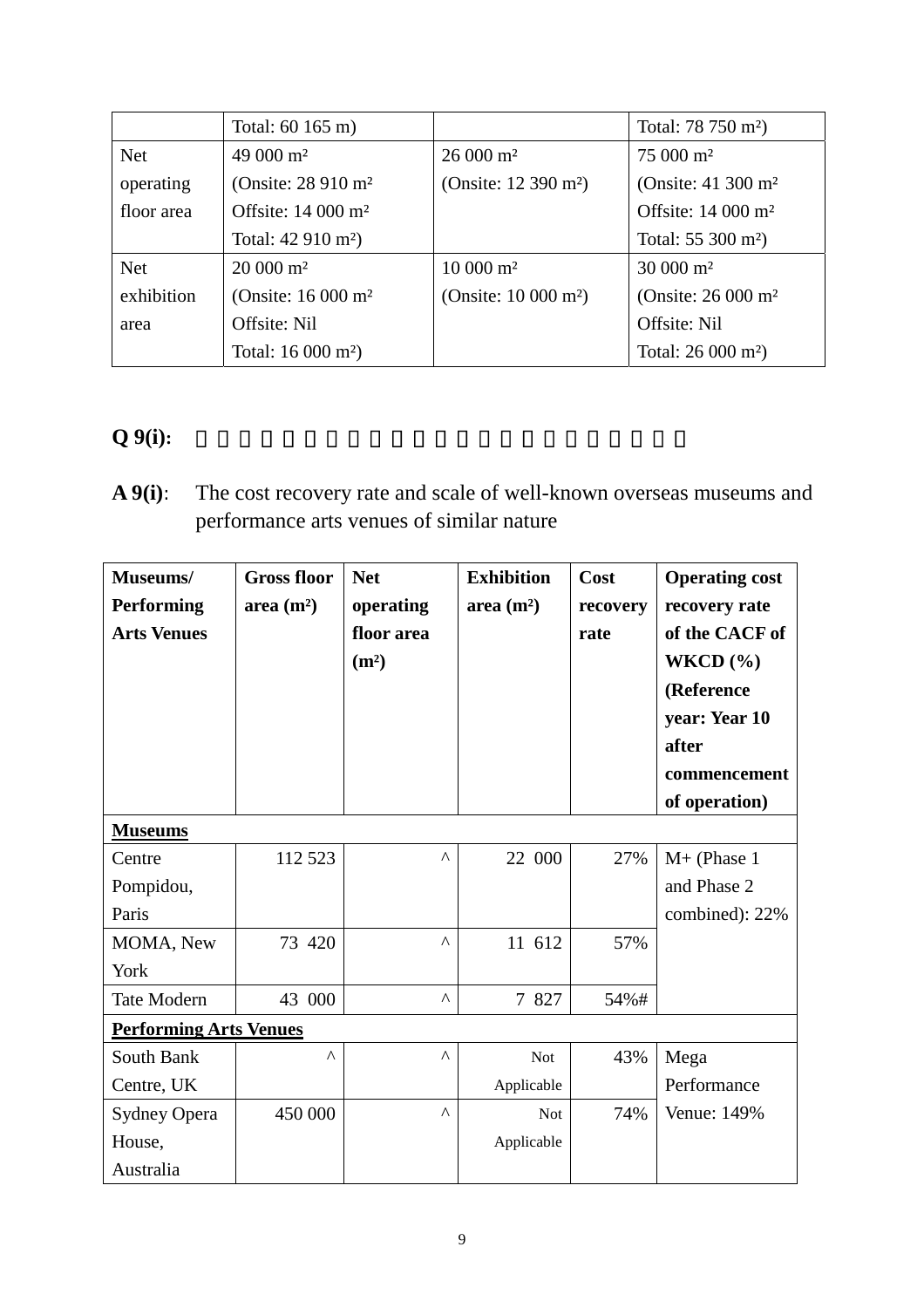| Queensland     | Λ       | $\wedge$ | <b>Not</b> | 62% | Great Theatre 1: |
|----------------|---------|----------|------------|-----|------------------|
| Performing     |         |          | Applicable |     | marginally       |
| Arts Complex,  |         |          |            |     | breakeven        |
| Australia      |         |          |            |     |                  |
| The Esplanade, | 101 970 | $\wedge$ | <b>Not</b> | 38% | Other            |
| Singapore      |         |          | Applicable |     | Performing Arts  |
|                |         |          |            |     | Venues**: about  |
|                |         |          |            |     | $40\% - 80\%$    |

- # Figures for Tate Galleries, which include Tate Modern, Tate Britain, Tate Liverpool and Tate St Ives.
- ^ No information is available.
- \*\* Those are Concert Hall and Chamber Music Hall, Xiqu Centre, Medium-sized Theatres, Black Box Theatres and Great Theatre 2.

**Q** 9(ii):

|            | floor area       | 103 305 |          |
|------------|------------------|---------|----------|
|            | 58 550 (630 000) |         | internal |
| floor area | 34 500           |         |          |

**A9(ii**): The Recommendation Report of the Consultative Committee stated that the GFA for Centre Pompidou, Tate Modern and MOMA in New York are 112 523 m<sup>2</sup>, 43 000 m<sup>2</sup> and 73 420 m<sup>2</sup> respectively. These GFA figures were provided by the respective museums to the Home Affairs Bureau direct. They are different from the figures shown in their respective official websites because they include the onsite exhibition area, all the onsite and offsite offices, storage and any other uses that relate to the operation and running of the museums whereas the figures shown in the websites include the onsite area only.

**Q 10:** 諮詢委員會建議縮減原先規模,縮減建議對各項目的建設成本、

#### $2006$

**A 10**: The impacts of the Consultative Committee's recommended measures to reduce the scale of the proposed core arts and cultural facilities on capital costs, operating deficits, land revenue and net rental income are as follows (in 2006 Net Present Value (NPV))–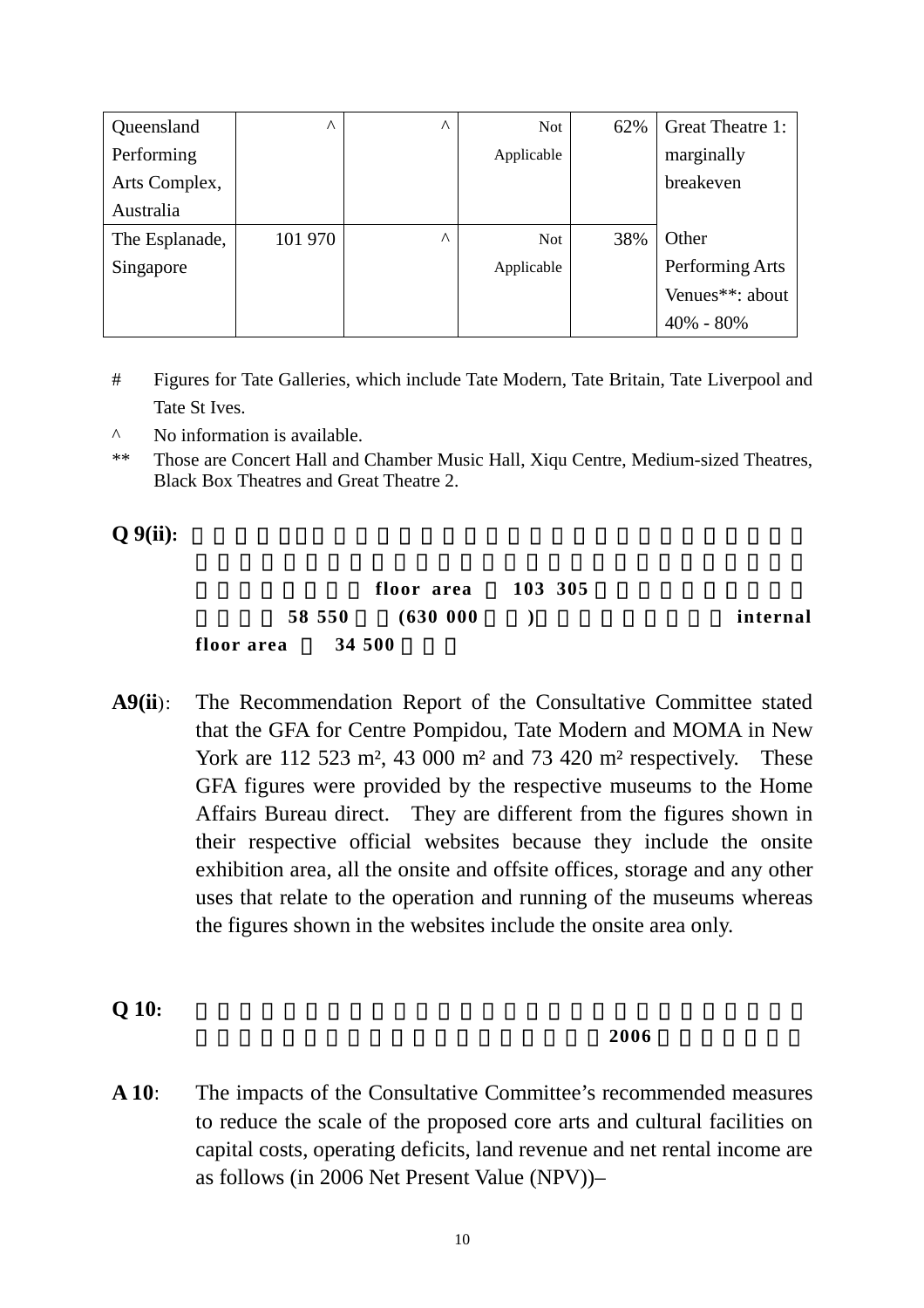|                                              | \$Billion in 2006 NPV                                                    |         |         |                   |
|----------------------------------------------|--------------------------------------------------------------------------|---------|---------|-------------------|
|                                              | <b>Capital costs</b><br><b>Operating deficits</b><br><b>Land revenue</b> |         |         | Net rental income |
| <b>Financial Advisor's initial estimates</b> | 21.618                                                                   | 8.333   | 20.901  |                   |
|                                              |                                                                          |         |         |                   |
| The Consultative Committee (CC)'s            |                                                                          |         |         |                   |
| recommended financing approach               |                                                                          |         |         |                   |
|                                              |                                                                          |         |         |                   |
| (a) WKCD Authority to develop and            | 3.068                                                                    |         | (3.949) | 9.372             |
| operate Retail/Dining/ Entertainment         |                                                                          |         |         |                   |
| (RDE) facilities (148,609 sq. m.)            |                                                                          |         |         |                   |
| (b) WKCD Authority to be responsible         | (2.429)                                                                  | (0.074) |         |                   |
| for the automated people mover, public       |                                                                          |         |         |                   |
| open space, and public car parks only; the   |                                                                          |         |         |                   |
| remaining transport and communal             |                                                                          |         |         |                   |
| facilities and engineering works to be       |                                                                          |         |         |                   |
| built and maintained by the Government       |                                                                          |         |         |                   |
|                                              |                                                                          |         |         |                   |
| Sub-total                                    | 22.257                                                                   | 8.259   | 16.951  | 9.372             |
|                                              |                                                                          |         |         |                   |
| CC's recommended measures to bridge          |                                                                          |         |         |                   |
| the funding gap                              |                                                                          |         |         |                   |
|                                              |                                                                          |         |         |                   |
| (c) Reduce the on-site Net Operating         | (1.665)                                                                  | (1.318) |         |                   |
| Floor Area (NOFA) of the $M+$ by 30%         |                                                                          |         |         |                   |
| and the NOFA/Gross Floor Area (GFA)          |                                                                          |         |         |                   |
| ratio to 1:1.5 (release 36,580 sq. m. for    |                                                                          |         |         |                   |
| office use), fine tune the phasing of the    |                                                                          |         |         |                   |
| development of the scaled down M+ in         |                                                                          |         |         |                   |
| two phases at a 70%/30% ratio, reduce        |                                                                          |         |         |                   |
| the timeframe for architectural design       |                                                                          |         |         |                   |
| competition                                  |                                                                          |         |         |                   |
| (d) Use a lower NOFA/GFA ratio of 1:1.4      | (0.602)                                                                  | (0.284) |         |                   |
| for performing arts (PA) facilities (release |                                                                          |         |         |                   |
| 13,494 sq. m. for office use) and            |                                                                          |         |         |                   |
| introduce architectural design competition   |                                                                          |         |         |                   |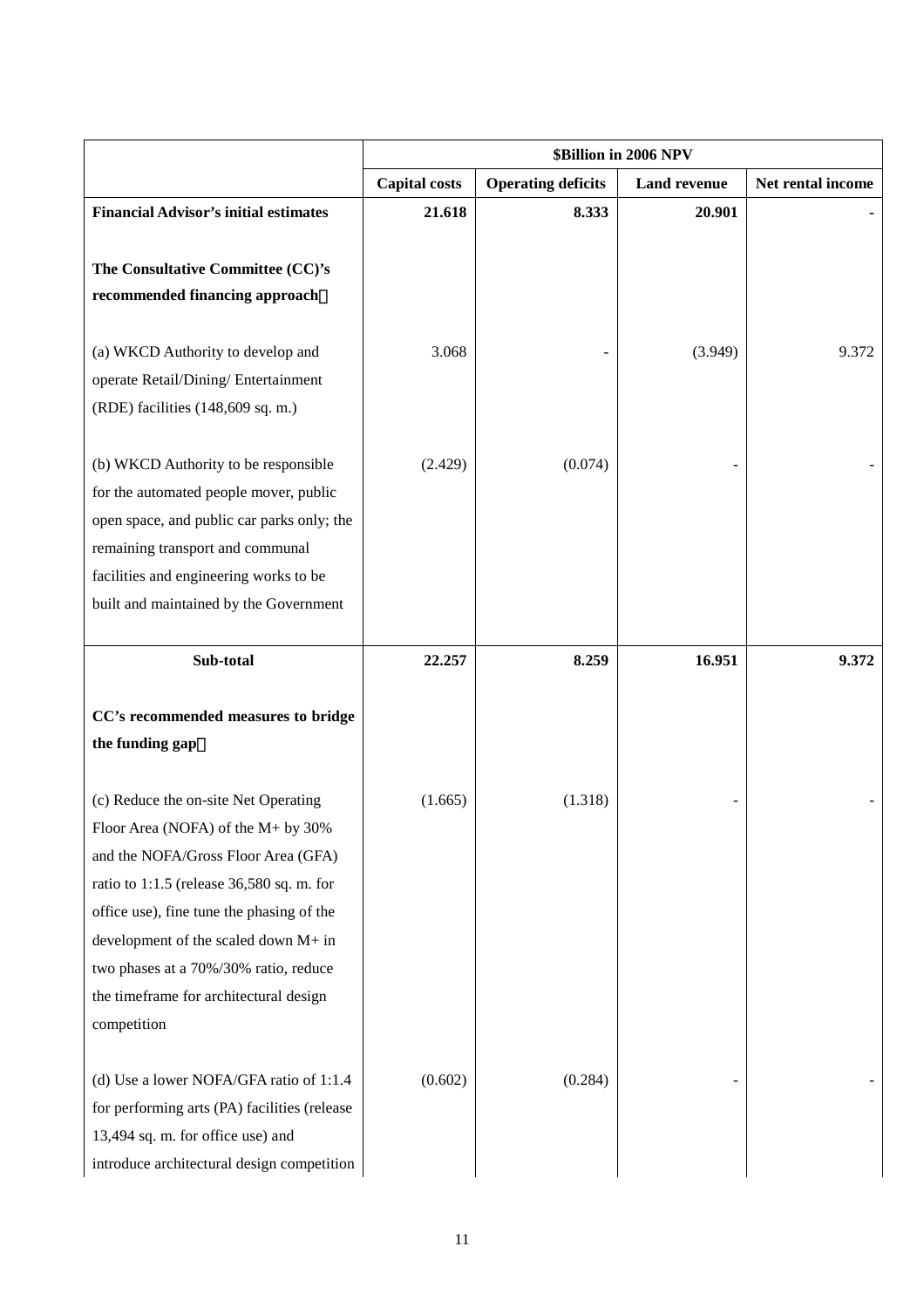| for the iconic PA venues (i.e. the Xiqu    |               |              |               |              |
|--------------------------------------------|---------------|--------------|---------------|--------------|
| Centre and Concert Hall/Chamber Music      |               |              |               |              |
| Hall)                                      |               |              |               |              |
|                                            |               |              |               |              |
| (e) Reduce the GFA for RDE facilities by   | (0.611)       |              |               | (1.865)      |
| 20% to 119,000 sq. m. (release 29,609 sq.  |               |              |               |              |
| m. for office use)                         |               |              |               |              |
|                                            |               |              |               |              |
| (f) Reduce the GFA for hotel to 56,000     |               |              | (0.487)       |              |
| sq. m. (release 28,000 sq. m. for office   |               |              |               |              |
| use $F_{\text{ootnote}}$ <sup>1</sup> )    |               |              |               |              |
|                                            |               |              |               |              |
| (g) Increase the GFA for office            |               |              | 2.453         |              |
| development from zero to 107,683 sq. m.    |               |              |               |              |
|                                            |               |              |               |              |
| (h) Consequential reduction in capital     | (0.210)       | 0.080        |               |              |
| costs and increase in operating deficits,  |               |              |               |              |
| mainly in respect of the WKCD Authority    |               |              |               |              |
| and the public car parks Footnote 2        |               |              |               |              |
| <b>Overall result under Private Sector</b> | 19.167        | 6.738        | 18.918        | 7.507        |
| <b>Involvement (PSI) Scenario 1A after</b> | 19.2)<br>(Say | (Say<br>6.7) | 18.9)<br>(Say | 7.5)<br>(Say |
| taking into account CC's recommended       |               |              |               |              |
| financing approach and measures to         |               |              |               |              |
| bridge funding gap                         |               |              |               |              |
|                                            |               |              |               |              |

( ) = reduction in capital costs/operating deficits/land revenue/net rental income

 $\overline{a}$ 

**Note**: All numbers are rounded to nearest 3 decimal places for presentation purpose. The table totals presented therefore may not add up due to rounding.

Footnote <sup>1</sup> To allow flexibility, 28 000 sq. m. of GFA may be used for office or hotel developments depending on the prevailing market demand.

Footnote 2 The capitalised cost of the WKCD Authority during the development stage is reduced as the development stage is shortened by 1 year due to the shortened time for architectural design competition of the M+. The operational stage for the WKCD Authority is correspondingly increased by one year and hence its operating costs. The public car parking spaces are reduced, and hence its capital costs, as a result of an increase in the commercial car parking spaces (which can be share-used by the public) arising from an increase in commercial GFA released from the package of measures to bridge the funding gap. The income generated from public car parks is however reduced consequentially.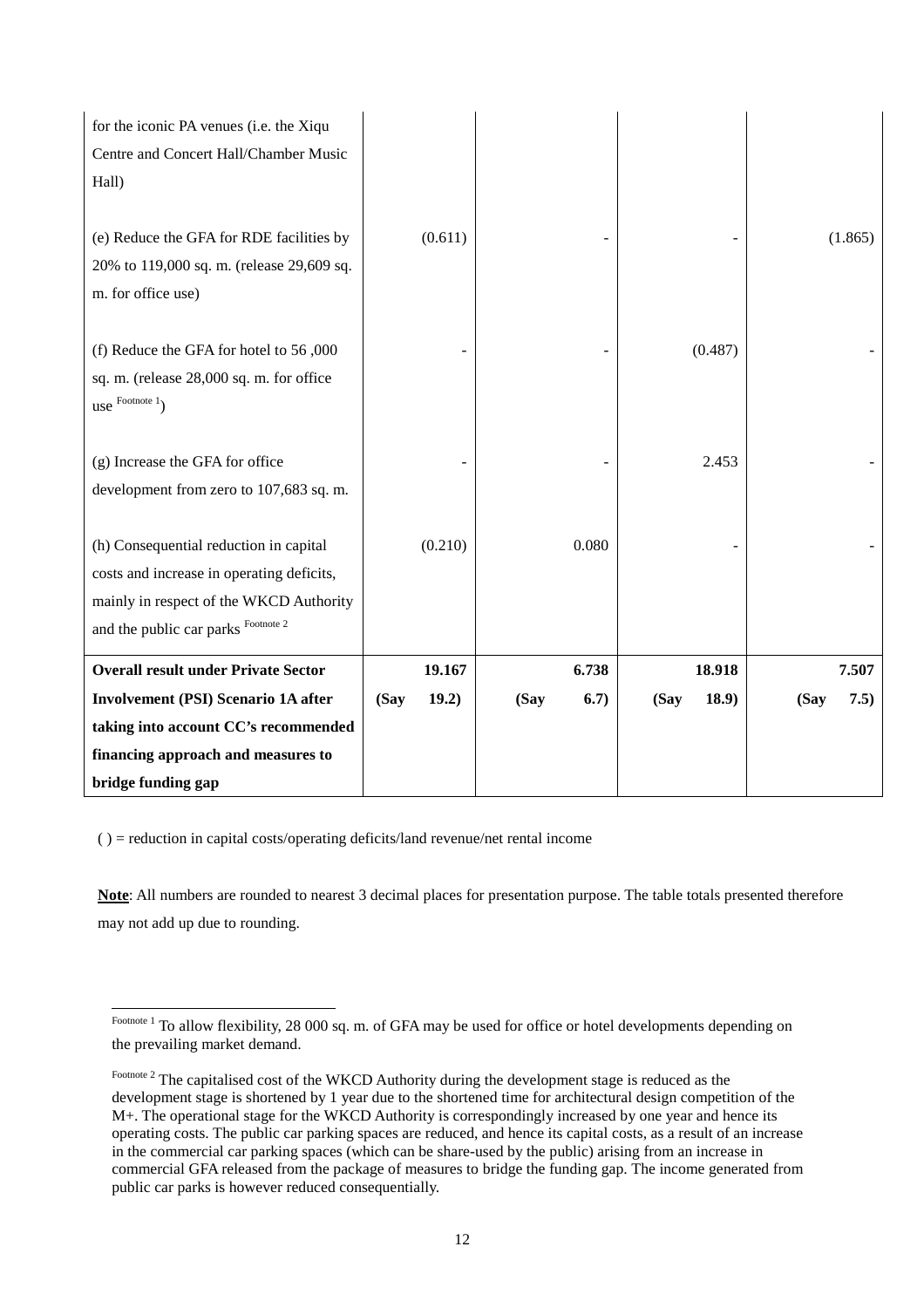- **(iii) Response to questions raised and information requested by Members at the meeting on 4 February 2008**
- **Q 1**: **With regard to the proposed provision that the Chairman of the West Kowloon Cultural District Authority (WKCDA) may or may not be a public officer (clause 6(3)(a)), the Administration is requested to –** 
	- **(i) explain the Government's policy considerations in appointing a public officer as the chairman of a statutory body in general and in the case of WKCDA, and substantiate the explanation by making reference to the experiences of existing comparable statutory bodies;**
	- **(ii) address the concern that the normal checks and balances on the powers of statutory bodies would be lost if WKCDA is to be headed by the Chief Secretary for Administration (CS), as the monitoring roles exercised by various government departments and relevant authorities on the financial management, planning and cultural development work etc. of WKCDA would likely be overridden by CS's top position in the Government;**
	- **(iii) a public officer would probably lack the required experience in and exposure to the international arts and cultural arena to lead the WKCDA to attain its purpose of contributing to the long-term development of Hong Kong into an international arts and cultural centre;**
	- **(iv) address the concern that given the heavy workload and responsibilities that a senior public officer has to shoulder in his existing post in the Government, taking up the additional workload and responsibilities of the Chairman of WKCDA would give rise to practical problems of overburdening the public officer, hence hampering both the work of the Government and WKCDA; and**
	- **(v) consider removing the proposed provision from the Bill.**
- **A 1**: The Government considers appointments to the Chairmen of different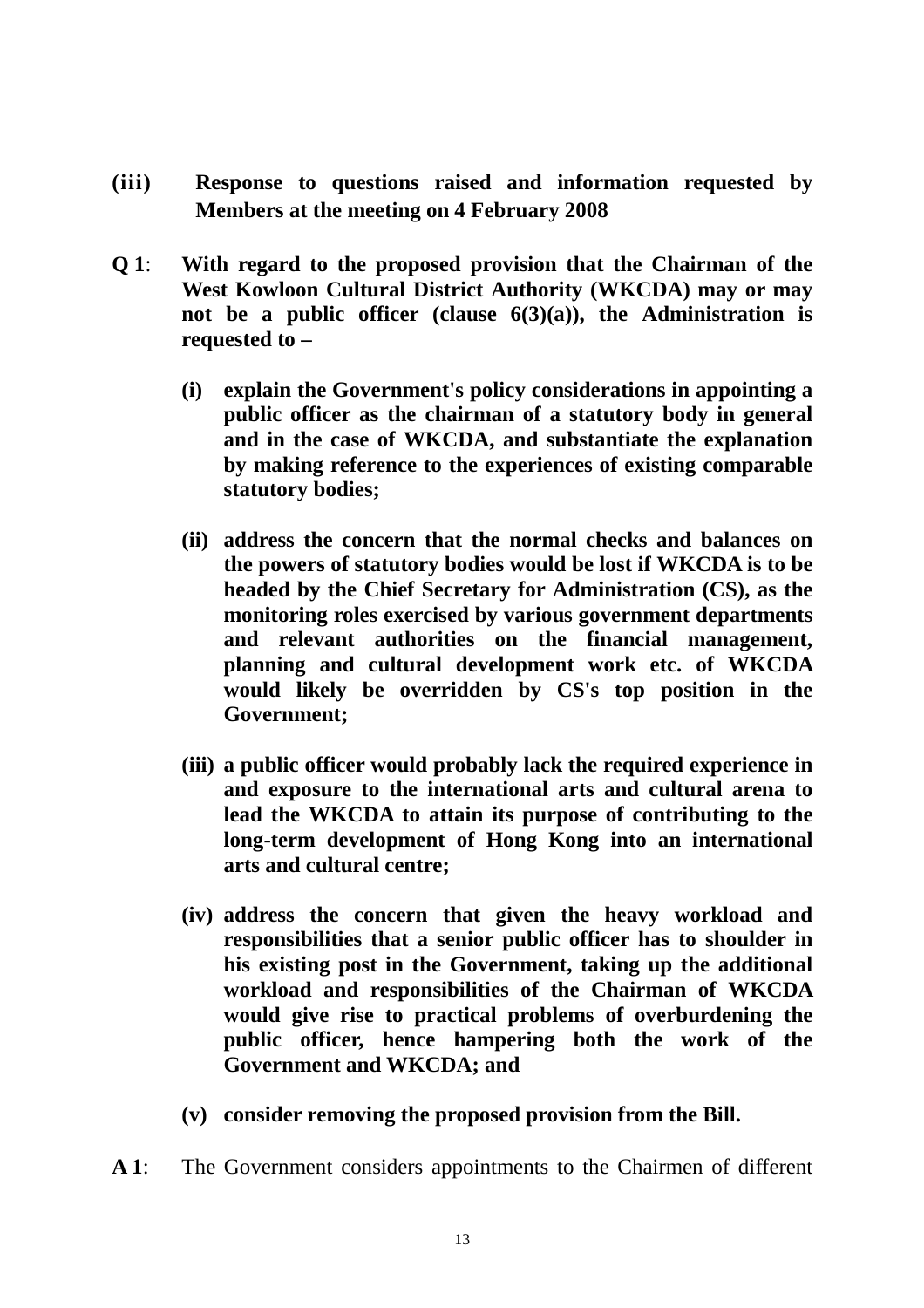statutory bodies having regard to the nature of each body. The Government usually takes into account a wide range of factors when appointing the Chairman of a statutory body, including the relevant statutory requirements, the role of the Chairman, and the major functions of the statutory body.

Given the WKCD project is a large-scale project that spans a long period of time and cuts across a wide spectrum of areas, the WKCDA should be led by individuals with different backgrounds, expertise and experiences at different stages of the development and operation of the project. We consider it appropriate and necessary to provide adequate flexibility for the Chief Executive to appoint the most appropriate person (from within or outside the Government) as the Chairman at different points in time.

As for the checks and balances on the WKCDA, we consider that various Government Departments and law enforcement agencies would perform their roles and functions according to the law, irrespective of whether or not the Chairman is a public officer and regardless of his position.

The Bill provides that the Board may include members with various expertise and backgrounds, including those with knowledge and experience in arts and cultural facilities. It is important that the Board of the WKCDA comprises a Chairman and an appropriate mix of members required for managing the WKCD at different stages of development and operation. The Board would also be supported by various committees established under it to handle specific areas of work of the WKCDA, as well as the CEO and the senior management of the WKCDA on the execution of the WKCDA's day-to-day operations. The Chairman's role is to provide leadership to fulfill the vision of the WKCDA.

**Q 2** : **The Administration is requested to explain the need for having two separate clauses for the Chief Executive (clause 14) and for the Financial Secretary (clause 15) to obtain information from WKCDA, and to advise whether there is a similar arrangement in**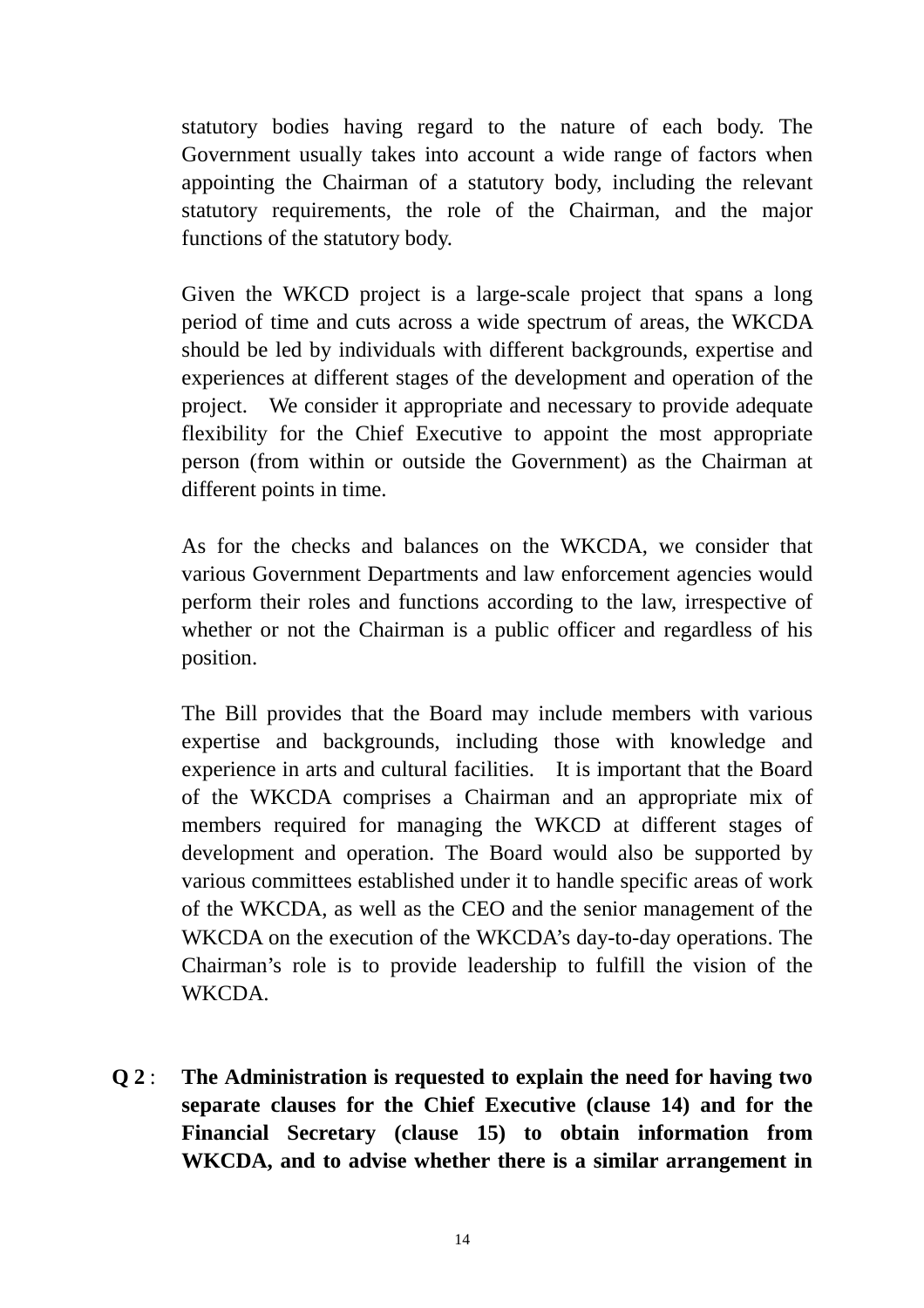## **other comparable ordinances.**

**A 2** : Clause 14 of the Bill provides that the Chief Executive may require the WKCDA to furnish information relating to its affairs or activities as may be specified by him. Clause 15 provides that the Financial Secretary may for the purposes of part 4 of the Bill request the WKCDA to furnish to him such information relating to its financial affairs as may be specified by him.

 Similar requirements for the Chief Executive to obtain information are found in the legislation of other statutory bodies, such as the Airport Authority Ordinance (Cap. 483) and the Hong Kong Science and Technology Parks Corporation Ordinance (Cap. 565).

 At the same time, the Financial Secretary is empowered under the Tai Lam Tunnel and Yuen Long Approach Road Ordinance (Cap. 474) and the Western Harbour Crossing Ordinance (Cap. 436) respectively to inspect books of accounts etc. of the companies concerned.

 Given the importance of the WKCD project to the long-term development of arts and culture for the future of Hong Kong, as well as the large amount of resources that will be vested in the WKCDA, we consider it appropriate to empower both the Chief Executive to obtain information about its affairs and activities, and the Financial Secretary to obtain information relating to the financial matters of the WKCDA if necessary, as safeguards of public interest.

- **Q 3 : Given that WKCDA would have the powers to sponsor or provide financial support to facilitate the organization of activities relating to arts and culture and to commission different forms of arts production, the Administration is requested to explain the relationship between WKCDA and the existing government and statutory bodies which are responsible for providing funding support to arts organizations, and the measures to ensure effective coordination and fair funding arrangements.**
- A 3 : One of the important objectives of WKCD is to bring in new modes of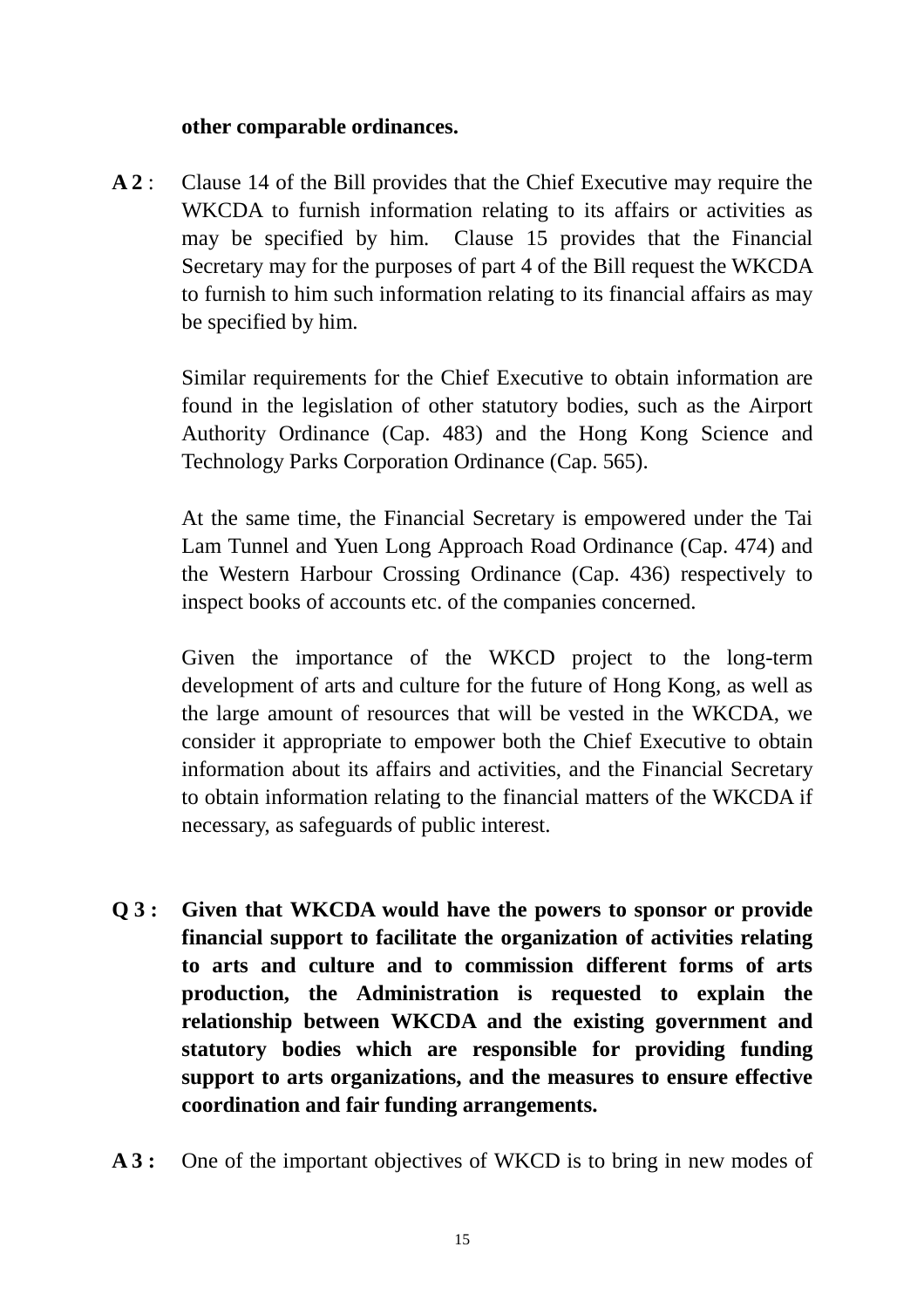governance for arts and cultural facilities through different partnership arrangements between WKCDA and different non-Government or private sector organizations. This should be conducive to increasing the diversity and enhancing community participation both in the management of arts and cultural facilities, and the commissioning of arts and cultural programmes. WKCD would also provide the necessary relief to the acute shortage of venues currently facing the arts and cultural sector.

 As WKCDA will be set up to achieve the public mission of WKCD, it would be an important component of Hong Kong's arts and cultural scene. It would be working closely with the Government and other relevant statutory bodies to realize its vision and mission. Home Affairs Bureau, being the Bureau responsible for arts and cultural policy, would devise measures to ensure effective co-ordination between the Government, and relevant statutory bodies (including WKCDA), as well as an appropriate mechanism to ensure effective use of public resources.

 To realize the vision and objectives of WKCD, the Government is planning to increase the overall resource provisions from 2008-09 onwards to strengthen the development of cultural software and humanware through a series of different measures. We would also take the opportunity of developing WKCD to review and align the objectives of our cultural policy and supporting measures with the vision of WKCD, particularly to develop Hong Kong as an international cultural metropolis.

- **Q 4** : **The Administration is requested to provide written response on the following suggestions made by members to enhance the accountability of the WKCDA-** 
	- **(a) to provide in the legislation that WKCDA shall open up the meetings of its Board and committees to the public except for specified circumstances. (At the meeting on 24 January 2008, the Administration was also requested to provide information on the legislative provisions of other places in relation to the suggestion.);**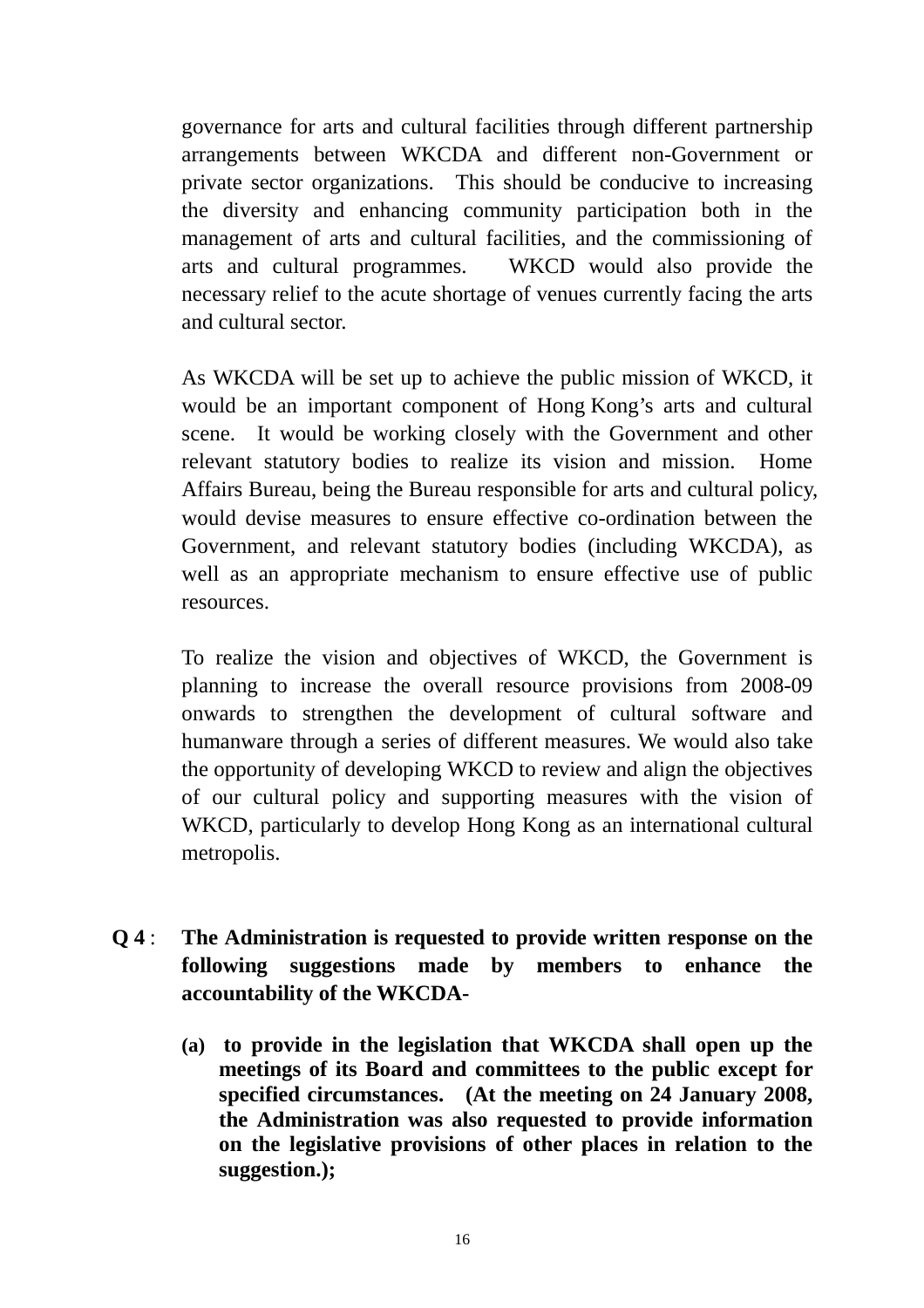- **(b) to provide in the legislation that the Legislative Council Member(s) to be appointed to the WKCDA Board shall be elected by and from amongst the Legislative Council Members;**
- **(c) to provide in the legislation a formalized machinery similar to the consultation panels of the Financial Services Authority in the United Kingdom and Metropoli-30 of Bilbao for public engagement in the planning, implementation and operation of the WKCD;**
- **(d) to provide in the legislation that the business plan and corporation plan of the WKCDA shall be disclosed to the Legislative Council and the public; and**
- **(e) to specify the term and the maximum number of terms of office of the members of the WKCDA Board.**
- **A 4(a)**: The Bill proposes that the Board may regulate its own meeting proceedings. The Board may open some of its meetings under certain circumstances. As it is expected that the meetings of the Board would involve lots of discussions related to facility management contracts and even evaluation of performance of arts groups, which are not appropriate to open to the public, we consider it inappropriate to make it mandatory for the WKCDA Board to open its meetings to the public, or to prescribe the circumstances and ways in which it should open its meetings to the public or otherwise.

In addition to the TPB which is obliged under the Town Planning Ordinance to open its meetings to the public subject to various conditions, we have sought references from some other local statutory bodies, including the Hong Kong Arts Development Council, the Airport Authority, the Hong Kong Housing Authority, the Hospital Authority, and the Urban Renewal Authority. In the relevant enabling legislation establishing these bodies, there is no statutory requirement for them to open their meetings to the public. However, some of them, e.g. Hong Kong Housing Authority, Hong Kong Arts Development Council and Hospital Authority choose to open up some of their meetings to the public in practice.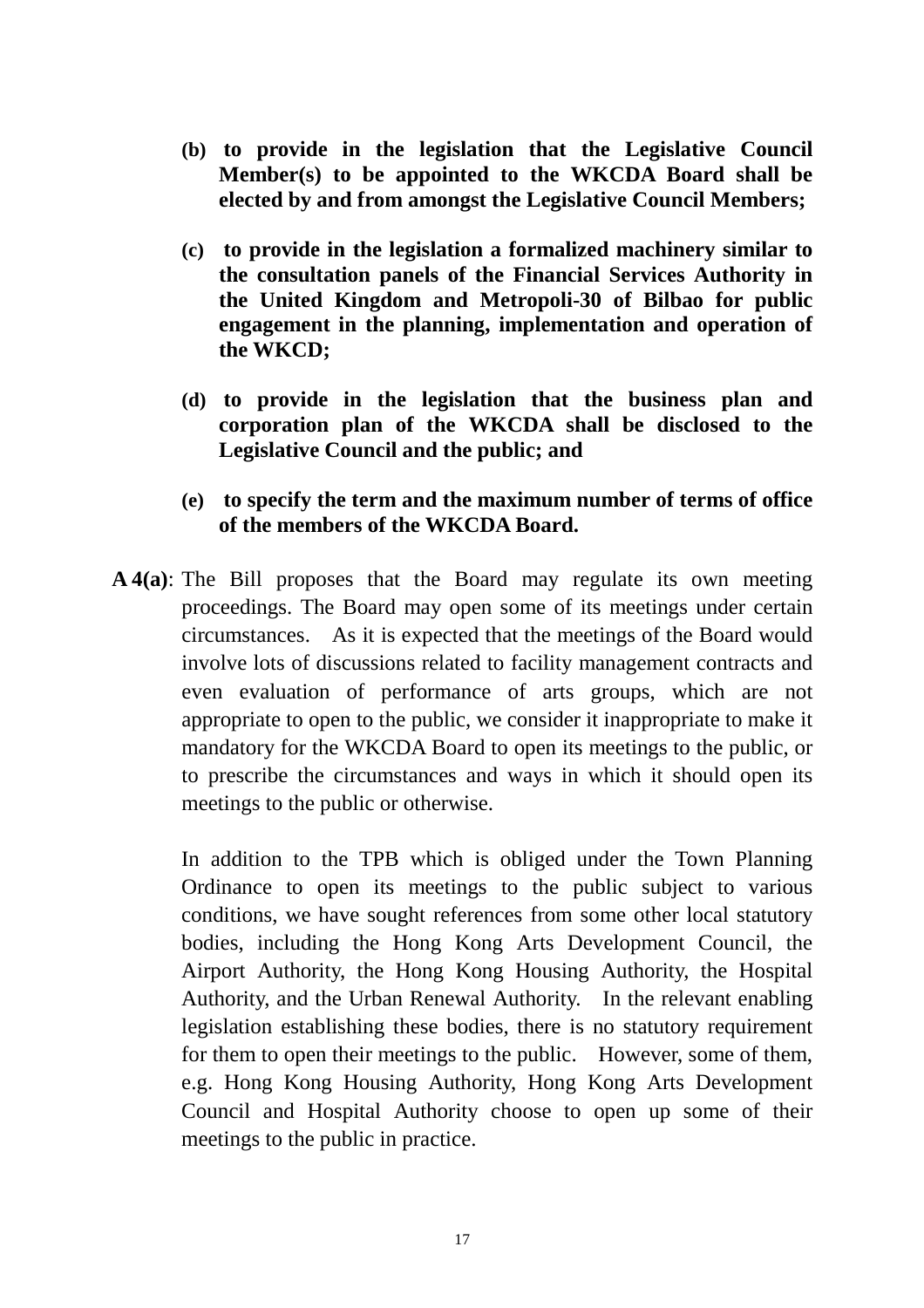As regards legislation in other places (the discussions at the Subcommittee on 24 January 2008), we have made reference to certain similar bodies for cultural hubs or districts outside Hong Kong. Some of them are non-statutory bodies (e.g., Harbourfront Centre, Toronto). As to statutory bodies such as South Bank Corporation, Brisbane, and Australia Council (responsible for promotion of the arts), the relevant legislation, as far as we know, does not require that their meetings have to be conducted publicly.

- **A 4(b)**: The Bill provides that at least one Member of the Legislative Council will be appointed to the Board. Legislative Council Members may through various ways propose the most appropriate Member among themselves for the Chief Executive's consideration for appointment.
- **A 4(c)**: Clause 17 of the Bill provides that the WKCDA shall, in relation to matters concerning the development or operation of arts and cultural facilities, related facilities, ancillary facilities and any other matters as the WKCDA considers fit, consult the public at such time and in such manner as it considers appropriate. Clause 18(3)(a) of the Bill also provides that in preparing the development plan, the WKCDA shall consult the public at such time and in such manner as it considers appropriate. These provisions provide sufficient safeguards to ensure that public views would be fully taken into account when the WKCDA carries out its functions.

As the WKCD is a long-term development project and cuts across a wide spectrum of areas, it is necessary to provide the WKCDA with flexibility for engaging the public in the most effective and efficient manner at different stages of the project.

**A 4(d)**: The corporate plan mainly sets out a programme of activities and projects that the WKCDA proposes to conduct or implement and a financial plan for a period of 3 years from the next financial year. The business plan covers the details of activities and projects that are to be conducted or implemented under the corporate plan in the next financial year, the resources required and the details of the financial plan,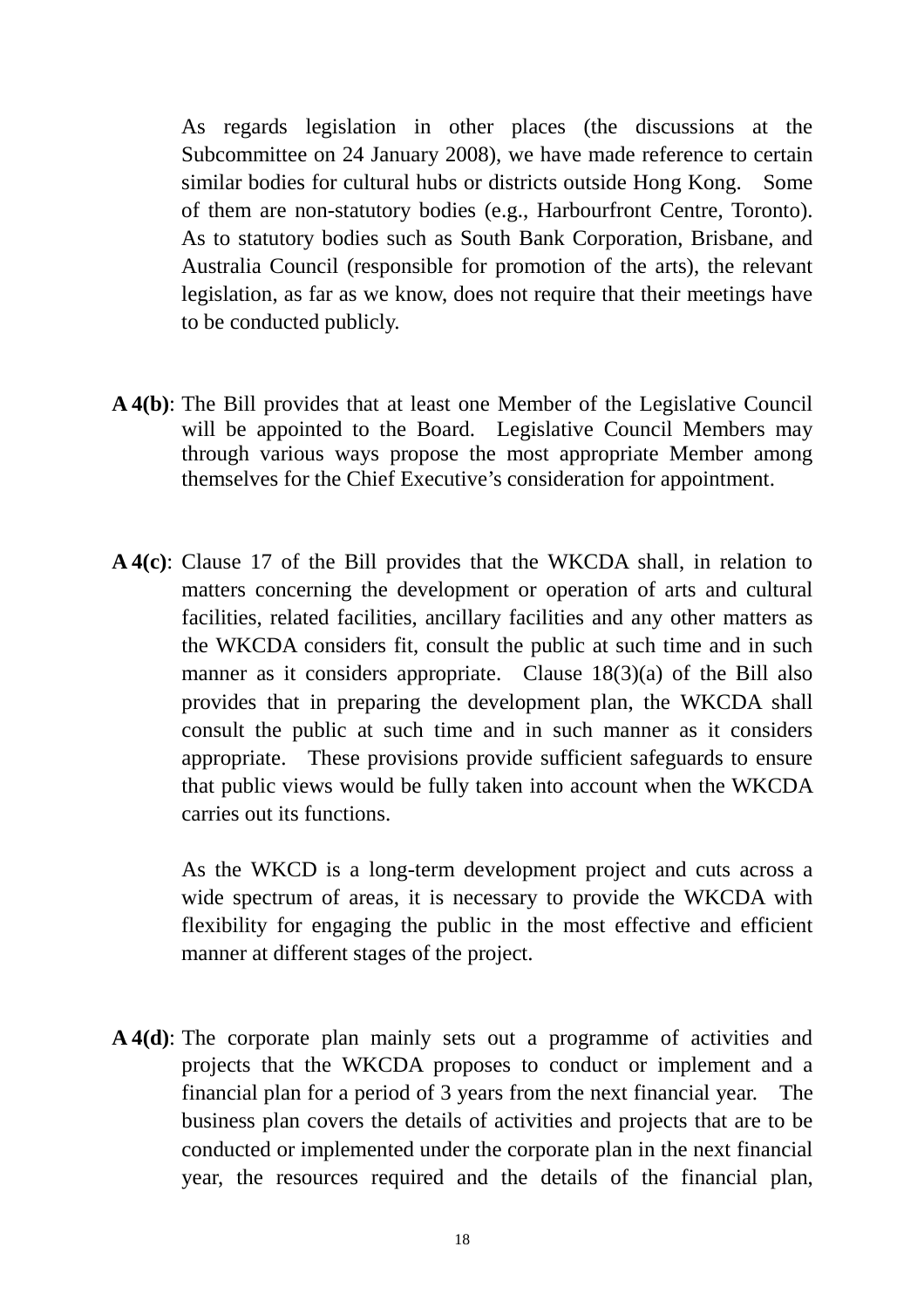including the estimated revenue and expenditure, loans and staffing requirements.

As contents of the corporate plan and the business plan fall within the purview of the WKCDA which may include market sensitive or confidential commercial information, it is proposed in the Bill that the WKCDA is only required to submit the corporate plan and the business plan to the Secretary for Home Affairs for record purpose, in order to allow a certain degree of autonomy and flexibility for the WKCDA in exercising its functions.

To put the overall performance of the WKCDA under public scrutiny, the Bill provides that the Chairman and the Chief Executive Officer of the WKCDA have to attend meetings of the Legislative Council and its committees upon request and answer questions.

In addition, the Bill also provides that the WKCDA is required to, within 6 months after the end of each financial year, submit a report on the activities of the WKCDA, a statement of accounts and an auditor's report to the Financial Secretary, who will cause them to be laid on the table of the Legislative Council.

WKCDA has an obligation to consult the public on such matters as the preparation of the development plan and the development or operation of arts and cultural facilities. This would enable various sectors of the public to express their views over the matters concerned.

The WKCDA may set up committees to deal with matters such as the operation of arts and cultural facilities. Members of the committees may be drawn from the community to ensure that views of different sectors would be taken into account.

**A 4(e)**: Section 1 of the Schedule provides that each term of a non-public officer member will not exceed 3 years whereas a public officer member is to hold office at the discretion of the Chief Executive.

In considering appointments to the WKCDA Board, the Government